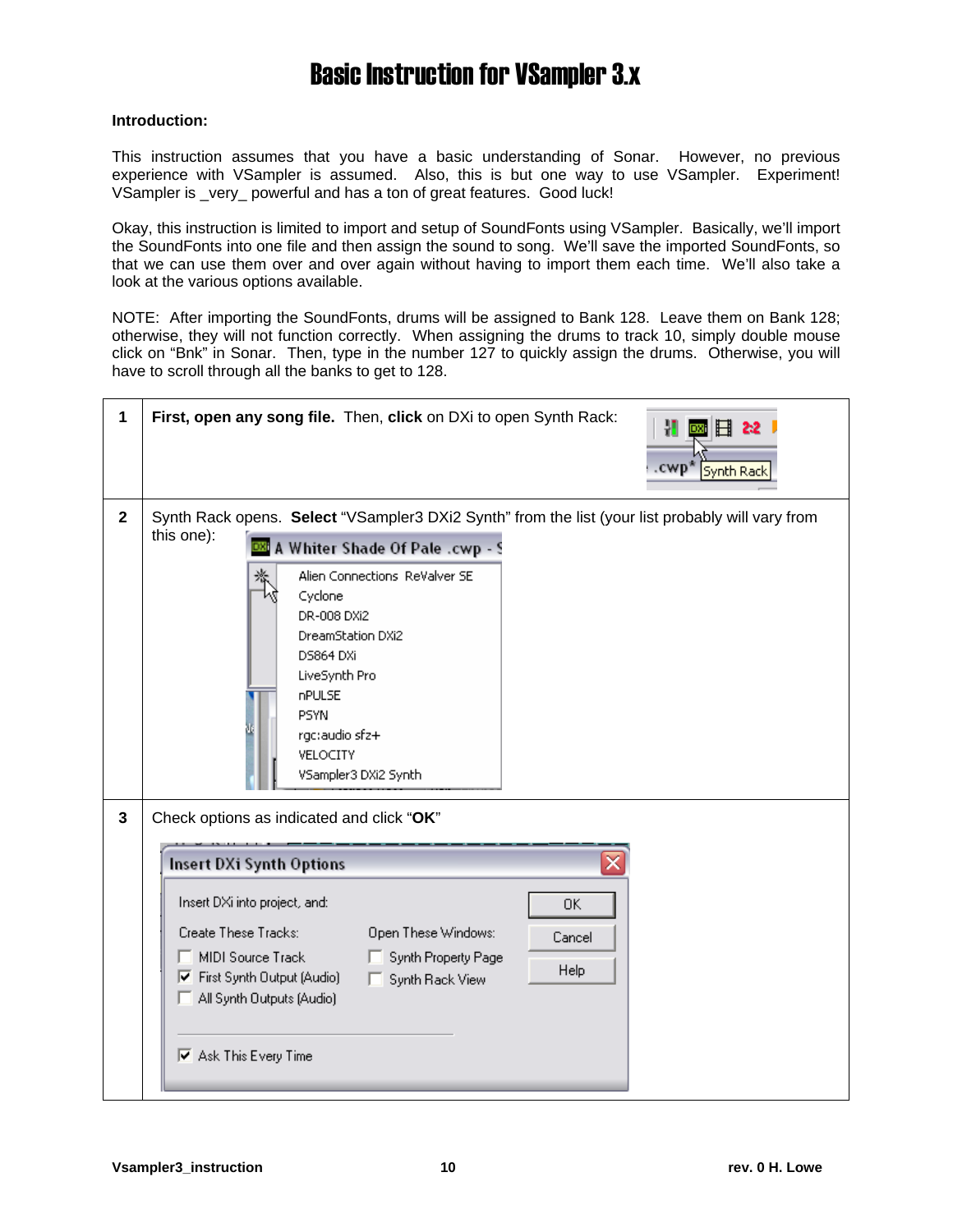| 4 | Click and close Synth Rack:                                                                                                                                                                                                                         |  |  |  |  |
|---|-----------------------------------------------------------------------------------------------------------------------------------------------------------------------------------------------------------------------------------------------------|--|--|--|--|
|   | A Whiter Shade Of Pale .cwp - Sy<br>ا دا<br>o<br>Ⅹ曾≋<br>老<br>$[No Press \rightarrow M$ $S]$<br><b>D-0</b> E VSampler3 DXi2 Synth 1                                                                                                                  |  |  |  |  |
| 5 | Click to open the newly added VSampler track (the example is on track $8$ – depending upon the<br>song you have open, yours may be on a different track):                                                                                           |  |  |  |  |
|   | * VSampler3 DXi2<br>M S<br>8<br>$C$ Trim<br>Vol<br>$0.0$ Pan<br>$0.0$ dB $\oslash$<br>A<br>Minin<br>VSampler3 DXi2 Synth 1 VSv Out A (Creative SB Extigy 1/2) =<br>ln.<br><b>Fx</b><br>54<br>481<br>42<br>36 I<br>18 I<br>30 l<br>241<br>12 I<br>61 |  |  |  |  |
| 6 | Double click on "VSampler3 DXi2 Synth" as shown:                                                                                                                                                                                                    |  |  |  |  |
|   | to VSampler3 DXi2<br>мs<br>∟⊡<br>8<br>Vol<br>$C$ Trim<br>$0.0$ dB $\varnothing$<br>$0.0$ Pan<br>⊡IA.<br>. .<br>VSampler3 RXi2 Synth 1 VSv Out A (Creative SB Extigy 1/2) =<br>In.                                                                   |  |  |  |  |
|   | N۵<br>Fx<br>54<br>48 Input: VSampler3 DXi2 Synth 1 VSMasterMix<br>61                                                                                                                                                                                |  |  |  |  |
| 7 | If VSampler opens in "Small View" as shown, click on "View" and select "Editor View"                                                                                                                                                                |  |  |  |  |
|   | VSampler 3 DXi2 Synth 1 - A Whiter Shade Of Pale .cwp                                                                                                                                                                                               |  |  |  |  |
|   | Presets:                                                                                                                                                                                                                                            |  |  |  |  |
|   | <b>MILLION</b> DRC <b>D</b> MIDI <b>II</b><br>Options<br>Mew Help<br>Level <b>Millimanning</b><br><b>Edit</b><br>File                                                                                                                               |  |  |  |  |
|   | Small View<br><b>Bank Mgr</b><br>eyboard<br>Multi 1<br>Output<br>Instrument<br>Editor View                                                                                                                                                          |  |  |  |  |
|   | $09 - 1$<br>13 L<br>Instrument<br>Instrument<br>Instrument<br>ΝÇ                                                                                                                                                                                    |  |  |  |  |
|   | Performănce Monitor<br>10 <sup>2</sup><br>ثہ 14<br>Instrument<br>Instrument<br>Instrument<br>Master Level<br>$11 - 2$<br>15 그<br>Instrument<br>Instrument<br>Instrument                                                                             |  |  |  |  |
|   | 08 그<br>$12\vert\blacktriangle$<br>$16 - 2$<br>Instrument<br>Instrument<br>Instrument<br>Instrument<br>04                                                                                                                                           |  |  |  |  |
|   | Ð                                                                                                                                                                                                                                                   |  |  |  |  |
|   | $_{\rm gas}^{\rm sc}$                                                                                                                                                                                                                               |  |  |  |  |
|   |                                                                                                                                                                                                                                                     |  |  |  |  |
|   | 0                                                                                                                                                                                                                                                   |  |  |  |  |
|   |                                                                                                                                                                                                                                                     |  |  |  |  |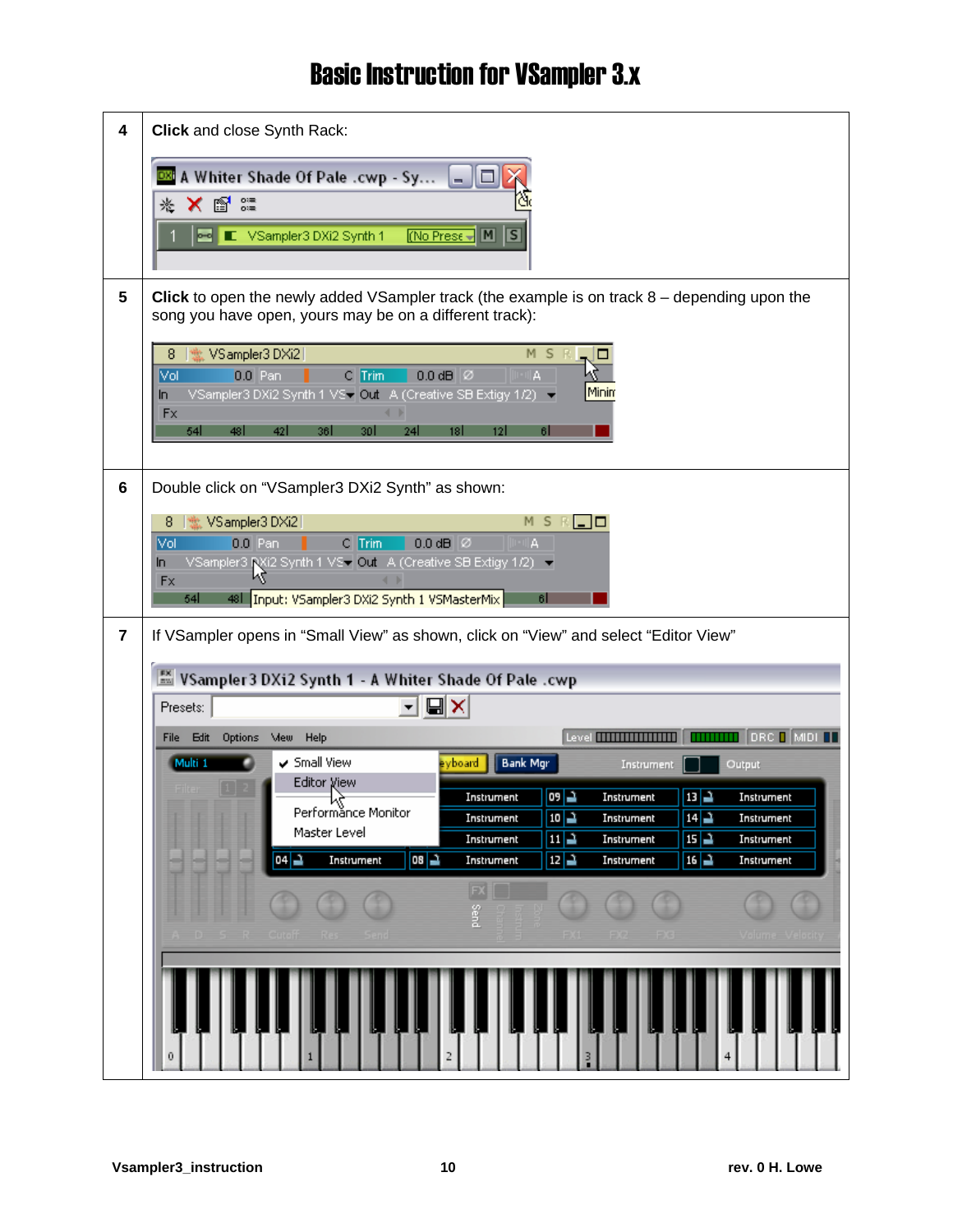|                                                                                                                                                                                                                   | ** VSampler 3 DXi2 Synth 1 - A Whiter Shade Of Pale .cwp                                                                                                                                 |                          |                                                  |                                                                                                                                                                                                                                                                                                                                                                                | $- \square $                                         |
|-------------------------------------------------------------------------------------------------------------------------------------------------------------------------------------------------------------------|------------------------------------------------------------------------------------------------------------------------------------------------------------------------------------------|--------------------------|--------------------------------------------------|--------------------------------------------------------------------------------------------------------------------------------------------------------------------------------------------------------------------------------------------------------------------------------------------------------------------------------------------------------------------------------|------------------------------------------------------|
| Presets:                                                                                                                                                                                                          | $\mathbf{I} \boxtimes \mathbf{X}$                                                                                                                                                        |                          |                                                  |                                                                                                                                                                                                                                                                                                                                                                                |                                                      |
| File Edit Options Mew Help                                                                                                                                                                                        |                                                                                                                                                                                          |                          | Level <b>THRIBIRING</b>                          | <b>THEFFERE   MIDI LE Tempo 72 Voices 0</b>                                                                                                                                                                                                                                                                                                                                    |                                                      |
| $\odot$ $\odot$ $\odot$ $\odot$                                                                                                                                                                                   |                                                                                                                                                                                          | $R = 12$                 | Save   X                                         | Absolute<br>None<br>四                                                                                                                                                                                                                                                                                                                                                          | $\leq$ $\geq$<br>V5                                  |
| Bank 1<br>P<br>۰<br>$\mathbf{1}$<br>$\overline{2}$<br>з<br>4<br>5<br>$6\phantom{.}6$<br>$\overline{\mathbf{z}}$<br>8<br>9<br>10<br>11<br>12<br>13<br>14<br>Instruments Zones<br>Copyright (C) 1999-2003 Speedsoft | <b>Bank 2</b><br>Bank 3<br><b>Volume</b><br><b>Samples</b>                                                                                                                               | Bank 4<br>Filter<br>(FX) | <b>Bank 5</b><br>(170)<br><b>Step Env</b><br>Mod | <b>ED</b> Bank 1<br>血 Bank 2<br><b>El Bank 3</b><br><b>QD</b> Bank 4<br><b>ED</b> Bank 5<br><b>ED</b> Bank 6<br><b>ED</b> Bank 7<br><b>ED</b> Bank B<br><b>EB</b> Bank 9<br><b>Da</b> Bank 10<br><b>El Bank 11</b><br><b>ED</b> Bank 12<br><b>ED</b> Bank 13<br><b>EB</b> Bank 14<br><b>面 Bank 15</b><br><b>El Bank 16</b><br><b>Banks and Instruments</b><br> S  > 5<br>Zanes | Import<br>Sample<br>MIDI<br>Mixer<br>Pattern<br>Bank |
| File Edit Options Mew<br>Bank 1<br>р                                                                                                                                                                              | The easiest way to get started is to first load an existing SoundFont bank. Click on the "Open<br>Library" icon (we'll use this icon for other purposes later):<br>Help<br><b>Bank 2</b> | <b>Bank 3</b>            |                                                  | <b>Ca</b> Instrument<br>Channel<br>Mouse Pos<br>Velocity<br>Chard<br>None                                                                                                                                                                                                                                                                                                      |                                                      |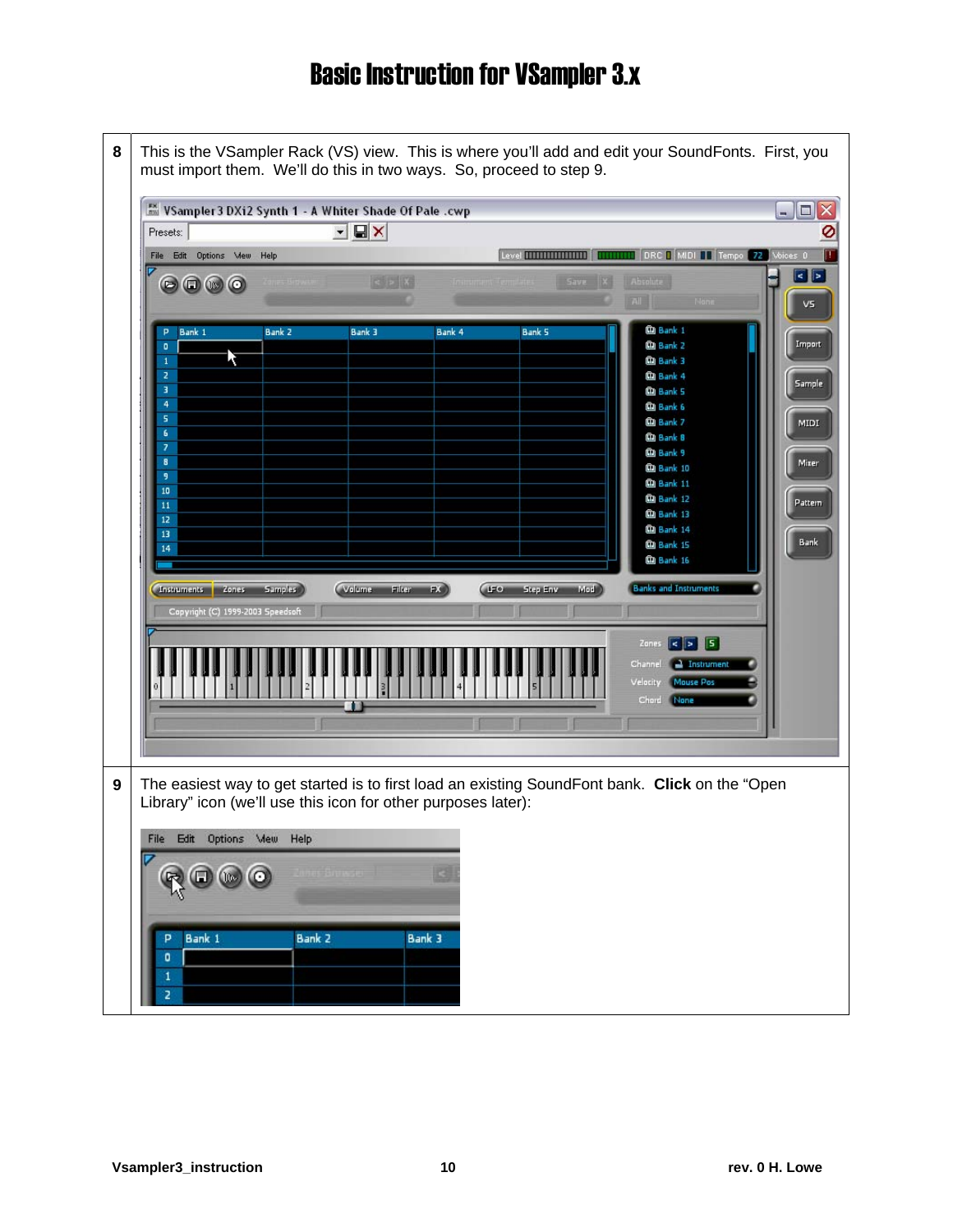| 10 | Navigate to the location of your SoundFont bank and double click select one:                                                                                                                           |  |  |
|----|--------------------------------------------------------------------------------------------------------------------------------------------------------------------------------------------------------|--|--|
|    | 图 Rock B3.sf2<br>إ2} RolandSuperTenor.sf<br> ≞] Session Drums.sf2<br>My Computer<br><u>&amp;</u> ] Sonic Implants GS24.SF2                                                                             |  |  |
|    |                                                                                                                                                                                                        |  |  |
| 11 | The SoundFonts will be imported. If you have drum kits in the bank, you'll receive this notice<br>informing you that they have been placed into Bank 128. Leave them there. Click "OK"                 |  |  |
|    | x<br><b>VSampler: Warning</b>                                                                                                                                                                          |  |  |
|    | Hint: Imported SF2 percussion instruments have been placed into Bank 128!                                                                                                                              |  |  |
|    | Don't ask me again                                                                                                                                                                                     |  |  |
| 12 | After the import completes, you'll see the SoundFonts listed. To scroll to any other SoundFonts click<br>the "blue" scrollbars below and to the right of the bank screen (cursor is on the lower one): |  |  |
|    | DRC   MIDI   Tempo 72 Voices 0<br>Level <b>Million and T</b><br>Edit Options View<br>Help<br>111111111<br>File                                                                                         |  |  |
|    | $\vert \cdot \vert$ ><br>Zones Browser 115 / 115 $\vert \leq \vert \geq \vert X \vert$<br><b>Absolute</b><br><b>Instrument Templates</b><br>$\odot$ $\odot$ $\odot$ $\odot$<br>Save                    |  |  |
|    | l : grandc2(R)<br>All zones selected<br>Αll<br>V <sub>5</sub>                                                                                                                                          |  |  |
|    | $= 6$ Bank 1<br>Bank 3<br><b>Bank 5</b><br>Bank 1<br><b>Bank 2</b><br>Bank 4<br>E <b>III</b> Grand Piano<br>Import<br><b>Grand Piano</b><br><b>Grand Piano Deluxe</b><br>٥                             |  |  |
|    | <b>E III</b> Bright Grand<br><b>Bright Grand</b><br><b>Bright Grand Deluxe</b><br><b>Electric Grand</b><br><b>E III Electric Grand</b><br>2                                                            |  |  |
|    | Sample<br>Honkytonk<br>з.<br><b>H</b> Honkytonk<br><b>Rhodes EPno</b><br>4<br><b>E W Rhodes EPno</b>                                                                                                   |  |  |
|    | 5<br><b>FM Piano</b><br><b>E III FM Piano</b><br>MIDI<br>Harpsichord<br>6<br><b>E III</b> Harpsichord                                                                                                  |  |  |
|    | Clav<br>E <b>III</b> Clav<br>Celeste<br>Mixer<br>8                                                                                                                                                     |  |  |
|    | <b>H</b> Celeste<br>Glockenspiel<br><b>H</b> Glockenspiel<br><b>Music Box</b><br>10                                                                                                                    |  |  |
|    | <b>H</b> Music Box<br>Pattern<br>Vibes<br>11<br>E III Vibes<br>Marimba<br>12                                                                                                                           |  |  |
|    | <b>H</b> Marimba<br>Xylophone<br>13<br>Bank<br><b>HI Xylophone</b>                                                                                                                                     |  |  |
|    | Chimes<br>14<br><b>El III</b> Chimes                                                                                                                                                                   |  |  |
|    | <b>Banks and Instruments</b><br>Volume<br>(P. 9)<br><b>California</b><br>Med <sup>3</sup><br>Samples <sup>3</sup><br>Filter<br><b>Step Env</b><br>Instruments<br><b>Zones</b>                          |  |  |
|    | 0.25<br>28000Hz (312K) 16 Bit Mono<br>Grand Piano (4.73M)<br>$C-2$ . E1<br>grandc2(R)<br>C1                                                                                                            |  |  |
|    | Now, if all you're planning to do is use these SoundFonts, you're basically finished. All you'd have to                                                                                                |  |  |
|    | do is save the file. However, there's much more that can be done. Next, we'll take a look at a few of<br>the things that can be done. First, let's save what we've done so far.                        |  |  |
|    |                                                                                                                                                                                                        |  |  |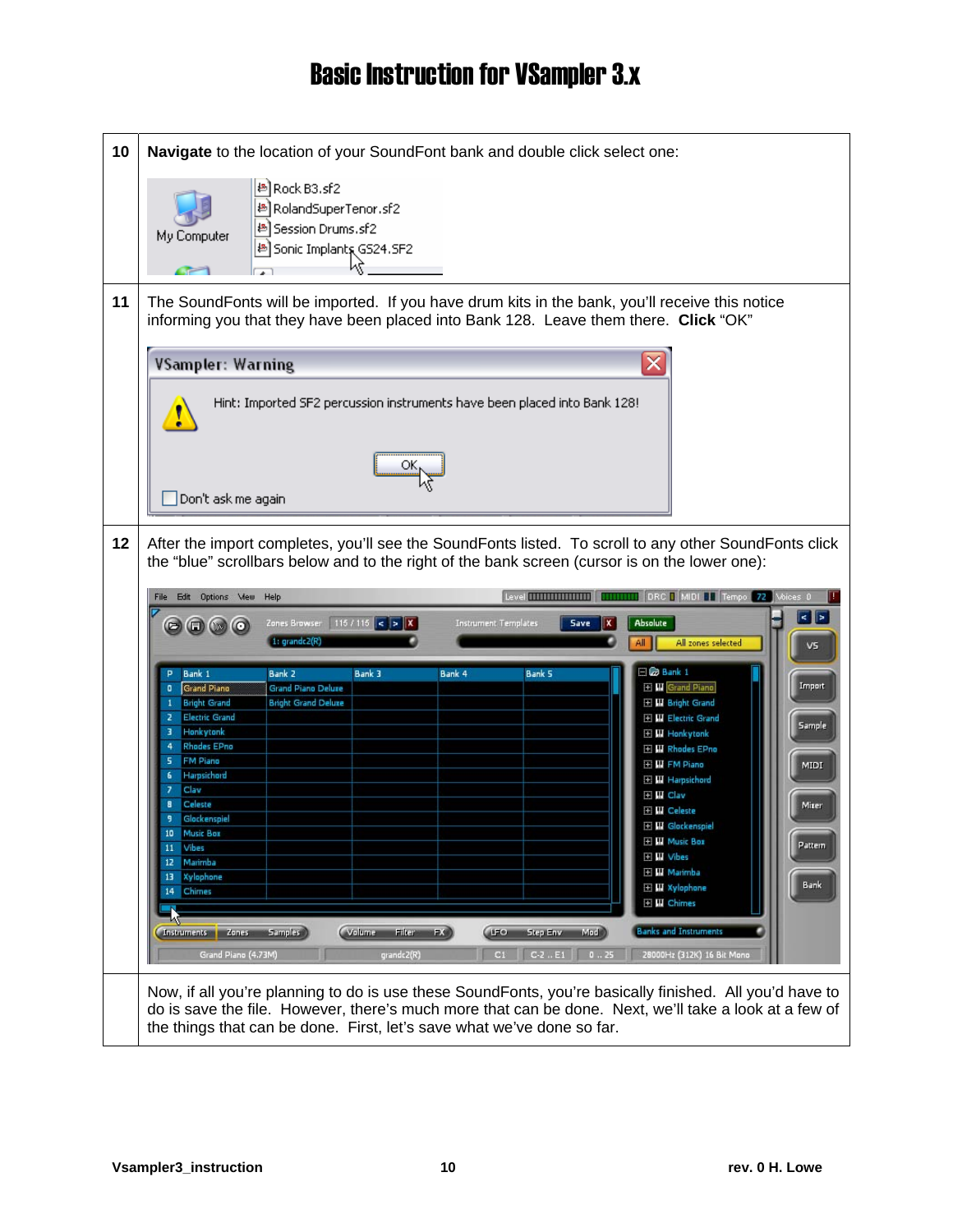| 13 | Click "File" on the menu and select "Save" (or press Ctrl+S on the keyboard):                                                                                                                                                                 |
|----|-----------------------------------------------------------------------------------------------------------------------------------------------------------------------------------------------------------------------------------------------|
|    | File Edit<br>Options Mew Help<br>New<br>Ctrl+O<br>Open<br>Ctrl+S<br>Save                                                                                                                                                                      |
| 14 | The "Save a library" dialog box opens. Navigate to a location where you'd like to save your<br>VSampler libraries - perhaps create a new directory called VSampler Libraries). Enter a file name<br>or use the default name and click "Save:" |
|    | $\hat{z}$<br>Save a library                                                                                                                                                                                                                   |
|    | 々白び風・<br>Save in: <b>D</b> VS ampler Libraries                                                                                                                                                                                                |
|    |                                                                                                                                                                                                                                               |
|    | My Recent<br>Documents                                                                                                                                                                                                                        |
|    |                                                                                                                                                                                                                                               |
|    | Desktop                                                                                                                                                                                                                                       |
|    |                                                                                                                                                                                                                                               |
|    | My Documents                                                                                                                                                                                                                                  |
|    |                                                                                                                                                                                                                                               |
|    | My Computer                                                                                                                                                                                                                                   |
|    |                                                                                                                                                                                                                                               |
|    | Network<br>Saye<br>VSampler_Test_File.vs3<br>File name:                                                                                                                                                                                       |
|    | Cancel<br>Save as type:<br>VS ampler3 Libraries (*.vs3)                                                                                                                                                                                       |
| 15 | VSampler will take a moment to save all the files to a new directory that is has created and will also                                                                                                                                        |
|    | create a ".vs3" file for opening this library. Click the open icon again to see what you're created:                                                                                                                                          |
|    | Options Mew Help<br>Edit<br>File                                                                                                                                                                                                              |
|    |                                                                                                                                                                                                                                               |
|    |                                                                                                                                                                                                                                               |
|    | Bank 1<br><b>Bank 2</b><br>Bank 3<br>P<br>٥                                                                                                                                                                                                   |
|    |                                                                                                                                                                                                                                               |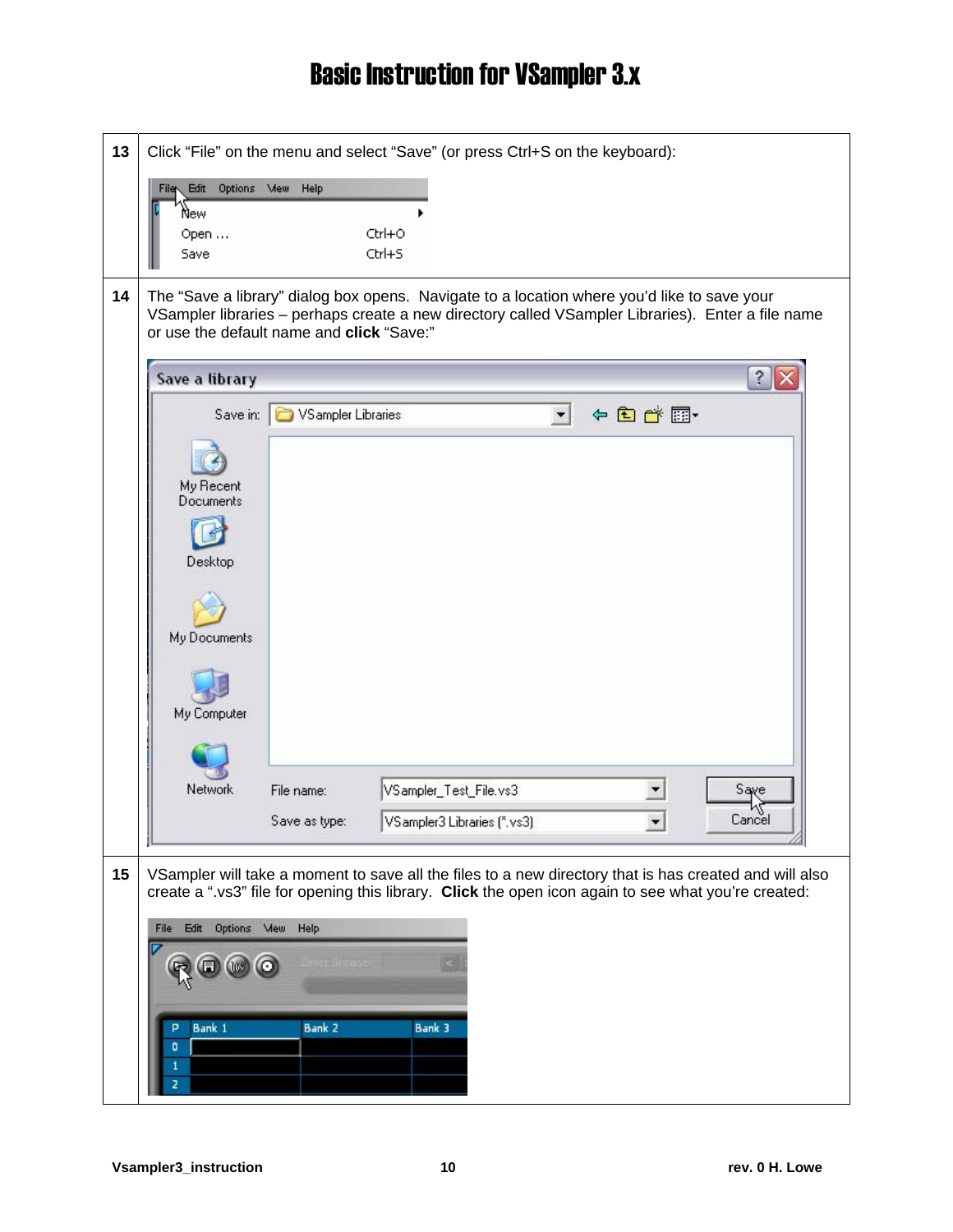**16** You may have to navigate to the folder you're created, but this is what you should see (since the file should still be open, **click** "Cancel" to continue – otherwise, you would click "Open" to work with the file):

|    | Open a library<br>$\hat{z}$                                                                                                                                                                                                                                                                                                                |
|----|--------------------------------------------------------------------------------------------------------------------------------------------------------------------------------------------------------------------------------------------------------------------------------------------------------------------------------------------|
|    | 中国首同<br>Look in: VSampler Libraries<br>$\blacktriangledown$<br>VSampler_Test_Files<br>VSampler_Test_Files.vs3<br>My Recent<br>Documents<br>Desktop<br>My Documents<br>My Computer<br><b>Network</b><br>VSampler_Test_Files.vs3<br>Open<br>File name:<br>Files of type:<br>All banks and libraries (*.vs3,*.vsl,*.vc3,*.vcl,*.v +<br>Cancel |
| 17 | Okay. That's the basic process. Let's try adding a single additional SoundFont to the file. First,<br>place the cursor on an open field in one of the banks:<br>Bank 3<br>Bank 4                                                                                                                                                           |
| 18 | To the right side of VS located and click on<br>"Import""<br>None<br>vs<br>面 Bank 1<br>面 Bank 2<br>Impart<br><b>血 Bank 3</b>                                                                                                                                                                                                               |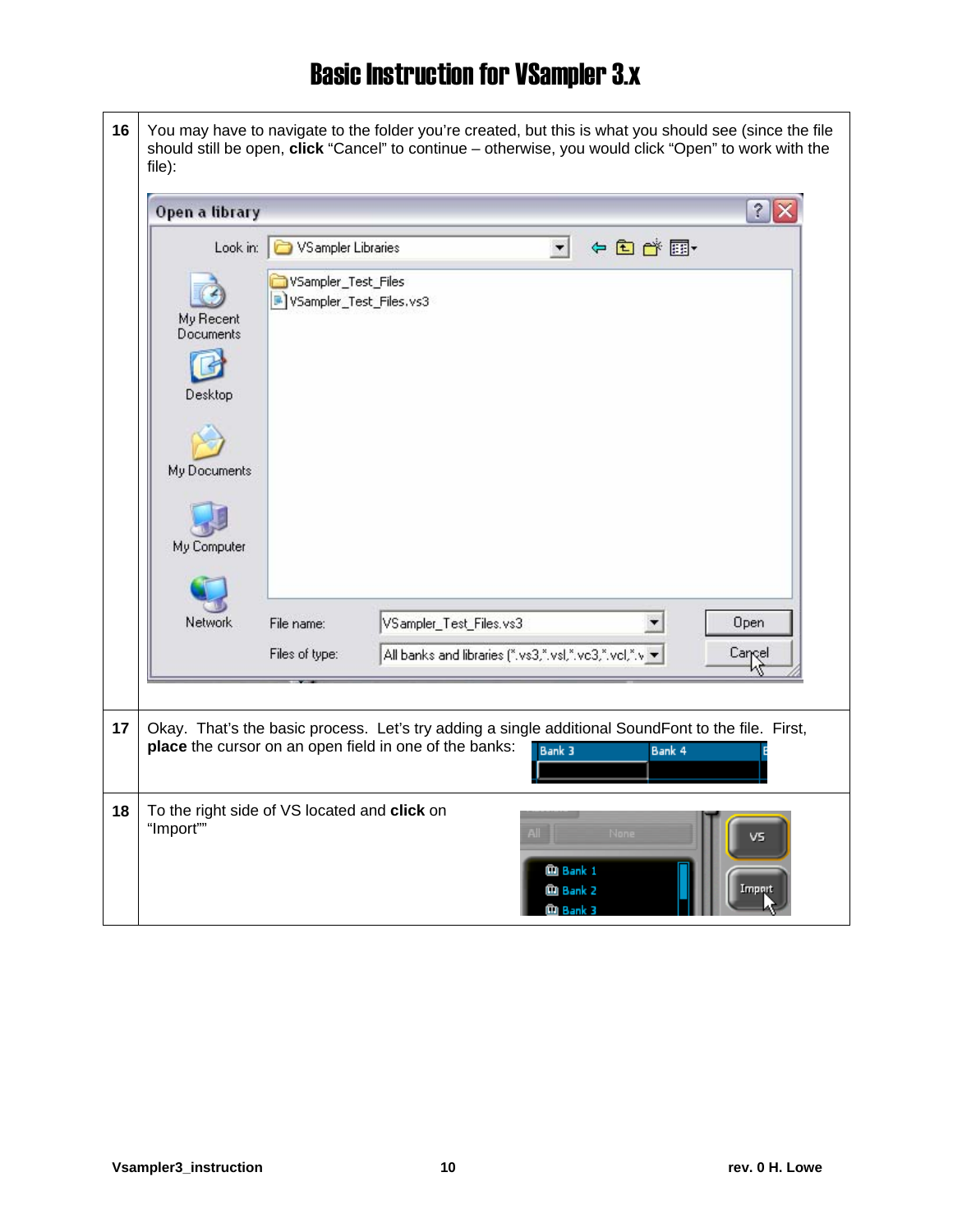| 19 |                                                                                                                                                                                                                                                                                                     | Once the "Import" screen opens, navigate to your SoundFont directory. Double click to select one of<br>the individual SoundFonts (actually, you can select an entire bank, but let's keep it simple for now):                                                                                                                                                                                                                                                                                                                                                                                 |                                                                                                                                                                                                                                                                                                                                                                                                                                                                      |
|----|-----------------------------------------------------------------------------------------------------------------------------------------------------------------------------------------------------------------------------------------------------------------------------------------------------|-----------------------------------------------------------------------------------------------------------------------------------------------------------------------------------------------------------------------------------------------------------------------------------------------------------------------------------------------------------------------------------------------------------------------------------------------------------------------------------------------------------------------------------------------------------------------------------------------|----------------------------------------------------------------------------------------------------------------------------------------------------------------------------------------------------------------------------------------------------------------------------------------------------------------------------------------------------------------------------------------------------------------------------------------------------------------------|
|    | Options Mew<br>Help<br><b>Edit</b><br>File                                                                                                                                                                                                                                                          |                                                                                                                                                                                                                                                                                                                                                                                                                                                                                                                                                                                               | Level <b>MITTITITITITITI   MITTITITI</b>   DRC   MIDI     Tempo                                                                                                                                                                                                                                                                                                                                                                                                      |
|    | WAV<br><b>VSB</b><br>VS3                                                                                                                                                                                                                                                                            | DLS<br>LM4<br><b>HALion</b><br>GIG<br>AKP<br>SF <sub>2</sub>                                                                                                                                                                                                                                                                                                                                                                                                                                                                                                                                  | AKAI<br>ISO                                                                                                                                                                                                                                                                                                                                                                                                                                                          |
|    |                                                                                                                                                                                                                                                                                                     |                                                                                                                                                                                                                                                                                                                                                                                                                                                                                                                                                                                               | 1:1 Copy<br><b>E Preview MIDI chann</b>                                                                                                                                                                                                                                                                                                                                                                                                                              |
|    | Replace MIDI-slot   Next free instrument-slot<br><b>Import Instrument</b>                                                                                                                                                                                                                           |                                                                                                                                                                                                                                                                                                                                                                                                                                                                                                                                                                                               | Import<br>$?$ $\times$                                                                                                                                                                                                                                                                                                                                                                                                                                               |
|    | Look in:                                                                                                                                                                                                                                                                                            | Wavetable Implants                                                                                                                                                                                                                                                                                                                                                                                                                                                                                                                                                                            | 白的图<br>$\frac{1}{2}$                                                                                                                                                                                                                                                                                                                                                                                                                                                 |
|    | My Recent<br>Documents<br>Desktop<br>My Documents<br>My Computer<br>Network                                                                                                                                                                                                                         | VSampler_Test_File Samples<br>料 Accgtr.sf2<br><sup>48</sup> Altosax.sf2<br>料 B3.sf2<br><sup>48</sup> Barisax.sf2<br>® BlueJay Large Ambient I.sf2<br><sup>48</sup> Brass Solo & Sections.sf2<br><sup>48</sup> Brass Trombone.sf2<br><sup>松</sup> Brass Trumpet.sf2<br>₽ Breathy Alto.sf2<br><sup>B</sup> Brush Drumkits.sf2<br># Celloens.sf2<br>₩ Cellosol.sf2<br><sup>松</sup> ChurchBells.sf2<br><sup>8</sup> Chutney_Sitar.SF2<br>$\left\langle \right\rangle$<br>Ш<br>File name:                                                                                                          | <sup>₽</sup> Distgtr.sf2<br>and drum by KEN ARDENCY.SF2<br>통 emu_nylon_guitars.sf2<br><sup>图</sup> emu_pop_guitars.sf2<br>اط# FenderRealStrat.sf2<br>통 Fiddle (617KB).sf2<br>통 Florestan_Woodwinds.sf2<br>₩ Fluidr3 Brush Drumkits.sf2<br>料FluidR3 GM.SF2<br>料 FluidR3 GS.SF2<br>B FluidR3 Guitars & Stringed Instruments.s<br>쓰 FluidR3 Jazz Drum Kits.sf2<br>씐 FluidR3 Standard Drum Kits.sf2<br>₩ FluidR3 TenorSax.sf2<br>₩ FluidR3 Yamaha Grand.sf2<br>≯<br>Open |
| 20 | SoundFonts, if you forget to use an open slot.<br>First click on the first SoundFont (in this<br>case "Acoustic Guitar") which will load it<br>into memory. The double click it:<br>NOTE: What will actually happen is that<br>the SoundFont will be loaded into the slot<br>back on the VS screen. | You'll now see the SoundFont loaded into the import bank. This SoundFont is comprised of<br>multipled acoustic guitar sounds. All of them can be individually loaded. Notice that the "Target in<br>use?" shows "Replace MIDI-slot   Next free instrument-slot." Since we've already placed the cursor<br>on an open slot in VS, this won't matter. However, it does keep you from over-writing previous<br>Target in use?<br>Bank 1<br>Р<br><b>Acoustic Guitar</b><br><b>Acoustic Gtr Dry</b><br>2<br><b>Acoutic Gtr Room</b><br>3<br><b>Acoustic Gtr Chorus</b><br><b>Acoustic Gtr Long</b> | Replace MIDI-slot   Next free instrument-slot<br><b>Bank 2</b><br><b>Bank 3</b>                                                                                                                                                                                                                                                                                                                                                                                      |
| 21 |                                                                                                                                                                                                                                                                                                     | <b>Click</b> the "VS" icon to the right to see the newly added SoundFont:                                                                                                                                                                                                                                                                                                                                                                                                                                                                                                                     | mel #1                                                                                                                                                                                                                                                                                                                                                                                                                                                               |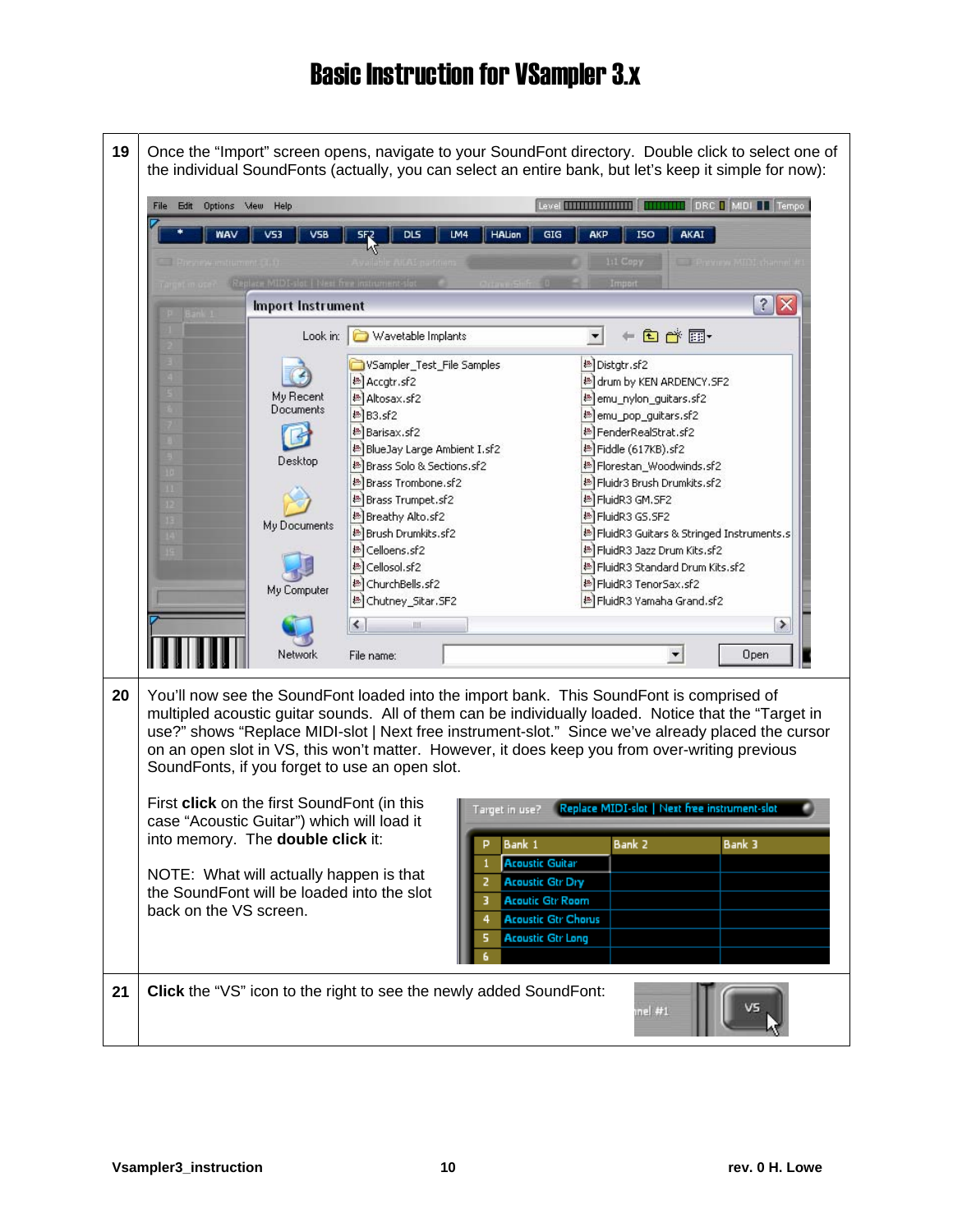22 | You should see the SoundFont in the previously selected position. If the SoundFont has brack "[Acoustic Guitar]" around it, that means that you didn't double click the file to load it. The brackets indicate that the position is ready and waiting for the Acoustic Guitar SoundFont. So, if this happens, just go back to the Import View and double click again. Bank 2 Bank 1 Bank 3 D Bar **Grand Piano Deluxe**  $\overline{0}$ **Grand Piano Acoustic Guitar Bright Grand Bright Grand Deluxe** You can repeat this process for as many SoundFonts as you'd like. You can literally add every SoundFont that you own to the available banks. What's even better is that you can add, delete, edit or move the SoundFonts. Let's take a quick look (make sure to save the file periodically). **23** Let's move one of the SoundFonts. First, place the cursor on one of the SoundFonts (it will load quickly): Bank<sub>2</sub> Bank 3 **Grand Piano Deluxe Acoustic Guitar Bright Grand Deluxe 24** After it finishes loading, **click** and **drag** the file to the new location. A dialogue box will appear. Select "Move" Bank 1 Bank 2 Bank 3 Bank 4 **Grand Piano Grand Piano Deluxe Acoustic Guitar**  $\mathbf{a}$ **Bright Grand Deluxe**  $\mathbf{1}$ **Bright Grand**  $\overline{2}$ **Electric Grand**  $\overline{3}$ Honkytonk Move  $\overline{4}$ **Rhodes EPno** Copy 5 FM Piano Harpsichord  $\mathbf{6}^{\circ}$ Copy and Insert  $\overline{z}$ Clav Cut and Insert  $\bf{8}$ Celeste 9 Glockenspiel Cancel operation 10 Music Box 25 Your SoundFont now will appear at the new location. Bank 3 Bank 1 Bank 2 You can move the SoundFonts around **Grand Piano Deluxe**  $\overline{0}$ **Grand Piano** as much as you'd like. Move them to **Bright Grand Bright Grand Deluxe**  $\overline{1}$ where you'd like them and where they  $\overline{2}$ Electric Grand make sense to you. For example, you **Honkytonk** 3 may want to leave your basic ones set up  $\overline{4}$ Rhodes EPno **Acoustic Guitar** on Bank 1.  $\overline{\mathbf{5}}$ **FM Piano 26** If you haven't already, make sure to **save** your new configuration.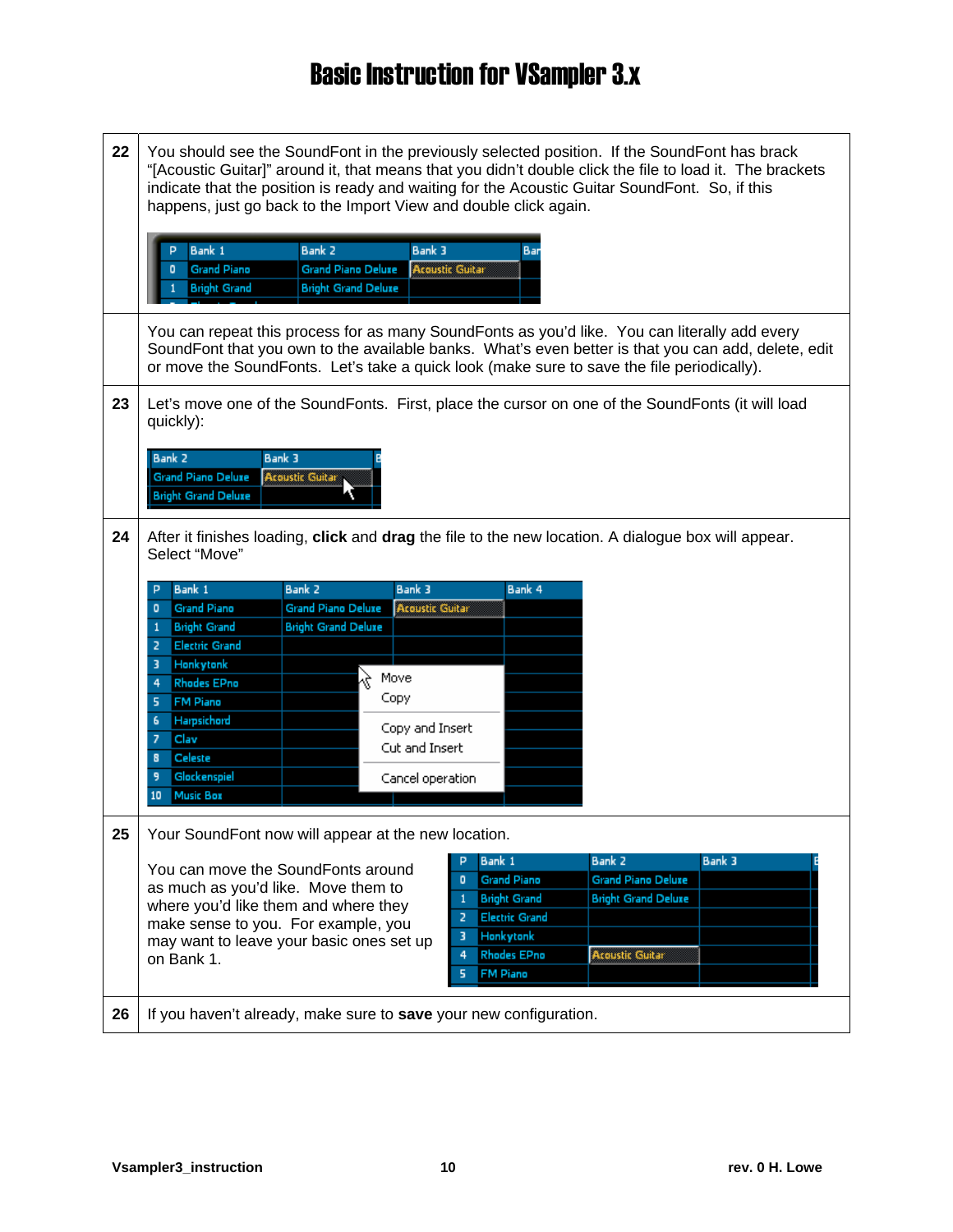#### **Editing**

| 1            | sure you remember the name): |                             |        |                                                                            | Right click on any SoundFont and you'll get a complete choice of option. Experiment with them on<br>your own. We'll just rename the SoundFont we added (don't worry you can change it back, so make |
|--------------|------------------------------|-----------------------------|--------|----------------------------------------------------------------------------|-----------------------------------------------------------------------------------------------------------------------------------------------------------------------------------------------------|
|              | <b>Bank 2</b>                | Bank 3                      | Bank 4 | <b>Bank 5</b>                                                              | ⊞ Ш Таіко                                                                                                                                                                                           |
|              | <b>Grand Piano Deluxe</b>    |                             |        |                                                                            | H III Melodic T                                                                                                                                                                                     |
|              | <b>Bright Grand Deluxe</b>   |                             |        |                                                                            | 王 III Synth Dn<br><b>HI Reverse</b>                                                                                                                                                                 |
|              |                              |                             |        |                                                                            | 王 III Fretnoise                                                                                                                                                                                     |
|              | <b>Acoustic Guitar</b>       | New                         |        |                                                                            | 王 W Breath                                                                                                                                                                                          |
|              |                              | Edit                        |        | Cut                                                                        | Ctrl+X                                                                                                                                                                                              |
|              |                              | Delete                      |        | Copy                                                                       | Ctrl+C                                                                                                                                                                                              |
|              |                              | Select All                  | Ctrl+A | Paste                                                                      | Ctrl+V                                                                                                                                                                                              |
|              |                              | Select None                 | Ctrl+D | Rename Instruments                                                         |                                                                                                                                                                                                     |
|              |                              | <b>Invert Selection</b>     | Ctrl+I | Combine Mono Zones                                                         |                                                                                                                                                                                                     |
|              |                              | Instrument Options          |        | Split Stereo Zone                                                          |                                                                                                                                                                                                     |
|              |                              | Edit Description            |        | Select unused Instruments                                                  |                                                                                                                                                                                                     |
|              |                              | <b>Instrument Templates</b> |        |                                                                            | <b>H</b> Acoustic                                                                                                                                                                                   |
|              |                              |                             |        |                                                                            |                                                                                                                                                                                                     |
| $\mathbf{2}$ | Select "Rename Instruments " |                             |        |                                                                            |                                                                                                                                                                                                     |
| 3            |                              |                             |        |                                                                            | You can use whatever name you'd like, but make sure they make sense to you. Click "OK" to accept                                                                                                    |
|              | the change:                  | <b>Rename instruments</b>   |        |                                                                            |                                                                                                                                                                                                     |
|              |                              |                             |        |                                                                            |                                                                                                                                                                                                     |
|              |                              | Name                        |        |                                                                            |                                                                                                                                                                                                     |
|              |                              | Acoustic Guitar             |        |                                                                            |                                                                                                                                                                                                     |
|              |                              |                             |        |                                                                            |                                                                                                                                                                                                     |
|              |                              |                             | OΚ     | Cancel                                                                     |                                                                                                                                                                                                     |
|              |                              |                             |        |                                                                            |                                                                                                                                                                                                     |
| 4            |                              |                             |        | Once you've made all of the necessary changes, make sure to save the file. |                                                                                                                                                                                                     |

Experiment by moving things around, replacing files with other files, etc. One of the things I've done is create a really great list of sounds on Bank 1. That is, I've deleted a basic sound, such as "Muted" guitar with a really cool "Palm Muted Guitar" sound from a different set of SoundFonts. In this way you can build the best of the best SoundFonts that always will be available to you from one location.

And speaking of location, make sure that you always keep the location of the library files relative to the Sonar program. That is, if you do all your editing on your desktop and move the files to your laptop, make sure that the location of the VSampler libraries (and associated files) are located in the same place as on the desktop. You'll know if you've done this wrong almost immediately. When you open your songs, none of the sounds will load (well, this is one of the reasons that might happen).

Now, let's take a brief look at some of the other possibilities.